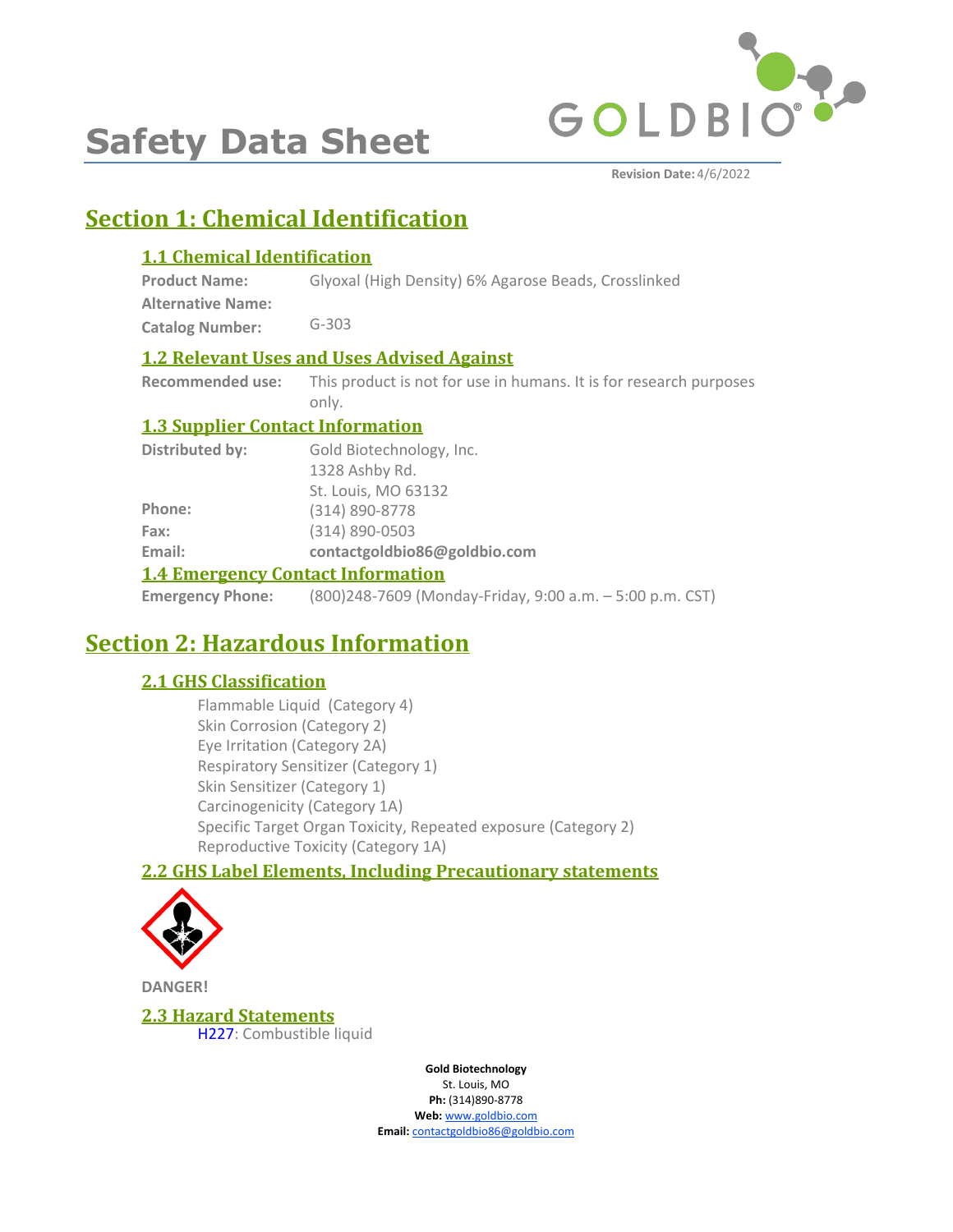Page **2** of 8 SDS Date: 4/6/2022

**2.4 Precautionary Statements** H315: Causes skin irritation H319: Causes serious eye irritation H334: May cause allergy or asthma symptoms or breathing difficulties if inhaled H350: May cause cancer H360: May damage fertility or the unborn child H373: May cause damage to organs through prolonged or repeated exposure P261: Avoid breathing dust/fume/gas/mist/vapours/spray P262: Do not get in eyes, on skin, or on clothing P263: Avoid contact during pregnancy/while nursing P264: Wash skin thoroughly after handling P332+313: If skin irritation occurs: Get medical advice/attention P337+313: If eye irritation persists get medical advice/attention **2.8 HMIS Classification** Health Hazard: 2

| <b>2.8 HMIS Classification</b> |   |
|--------------------------------|---|
| Health Hazard:                 | V |
| Chronic Health Hazard:         | * |
| Flammability:                  | V |
| Physical Hazards:              | Ω |
| <b>2.9 NFPA Rating</b>         |   |

| Health Hazard:     | 2 |
|--------------------|---|
| Fire:              | 2 |
| Reactivity Hazard: | 0 |

### **Section 3: Composition/Information on Ingredients**

#### **3.1 Composition**

| Identity:                 | Agarose Resin       |
|---------------------------|---------------------|
| <b>IUPAC:</b>             |                     |
| <b>Synonyms:</b>          |                     |
| <b>CAS Number:</b>        | 9012-36-6 [50% v/v] |
| <b>Molecular Formula:</b> | n/a                 |
| <b>Molecular Weight:</b>  | n/a                 |
| Identity:                 | Ethanol             |
| <b>IUPAC:</b>             |                     |
| <b>Synonyms:</b>          |                     |
| <b>CAS Number:</b>        | 64-17-5 [<20%]      |
| <b>Molecular Formula:</b> | $C_2H_6O$           |
| <b>Molecular Weight:</b>  | 46.07 g/mol         |

### **Section 4: First Aid Measures**

#### **4.1 Detailed First Aid Measures**

**Inhalation:** If breathed in, move person into fresh air. If not breathing, give

**Gold Biotechnology** St. Louis, MO **Ph:** (314)890-8778

**Web:** www.goldbio.com **Email:** contactgoldbio86@goldbio.com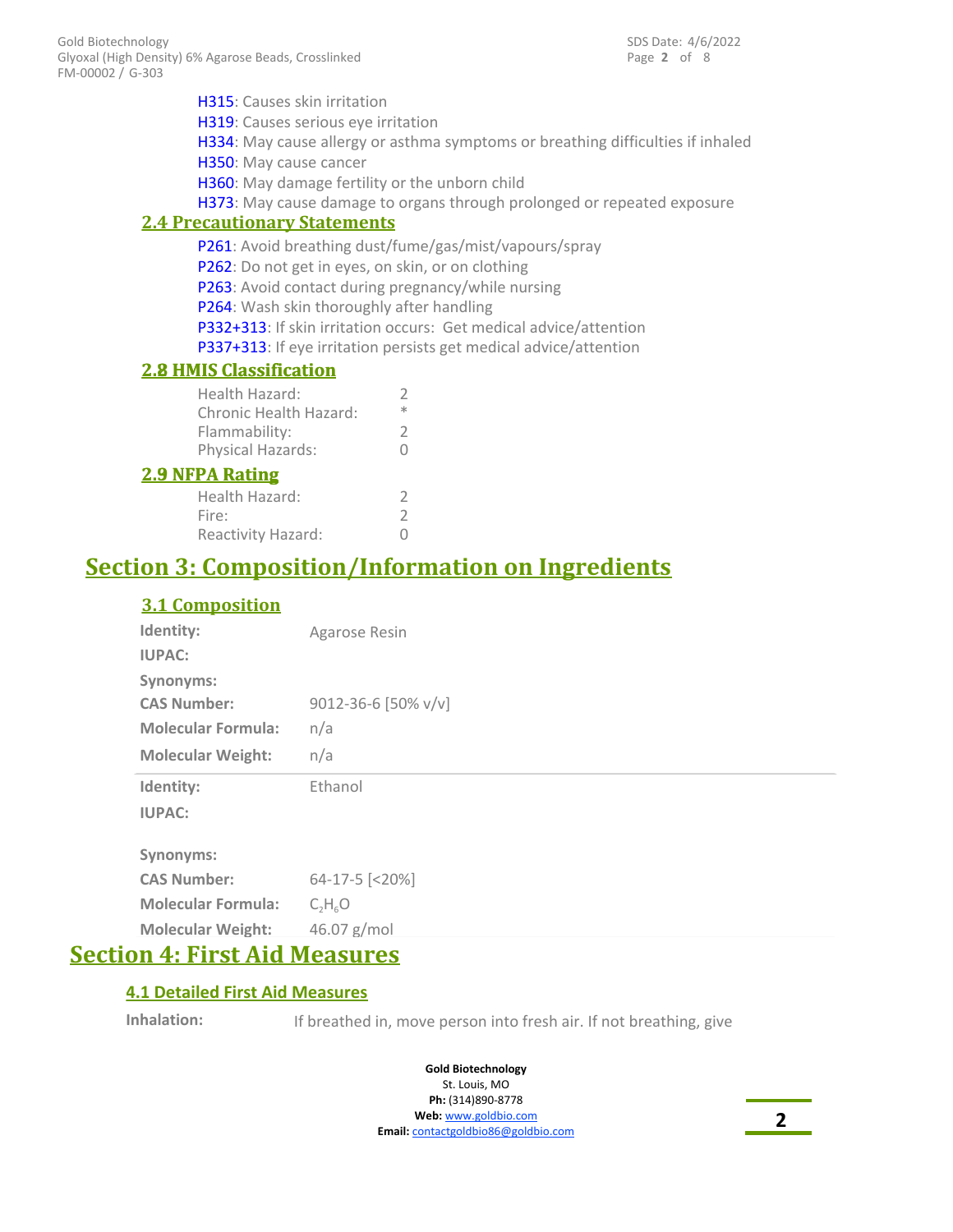|                            | artificial respiration. Consult a physician.                                                                                                          |
|----------------------------|-------------------------------------------------------------------------------------------------------------------------------------------------------|
| Skin:                      | Immediately wash skin copiously with soap and water. Take victim<br>immediately to hospital. Consult a physician.                                     |
| Eye:                       | Immediately rinse out with water for at least 15 minutes. Assure<br>adequate flushing by separating the eyelids with fingers. Consult a<br>physician. |
| Ingestion:                 | Wash out mouth with water. Drink plenty of water. Consult a<br>physician. Never give anything by mouth to an unconscious person.                      |
| <b>Notes to Physician:</b> | Treat symptomatically and supportively.                                                                                                               |

#### **4.2 Most Important Symptoms And Effects, Either Acute Or Delayed**

The most important known symptoms and effects are described in the labeling (see section2). And /or in section 11.

#### **4.3 Indication of immediate medical attention and special treatment needed**

Not available

### **Section 5: Fire Fighting Measures**

#### **5.1 Conditions of flammability:**

Combustible liquid. In a fire or if heated, a pressure increase will occur and the container may burst, with the risk of a subsequent explosion. Runoff to sewer may create fire or explosion hazard.

#### **5.2 Suitable extinguishing media:**

Use water spray, alcohol-resistant foam, dry chemical or carbon dioxide.

#### **5.3 Specific hazards arising from the chemical**

During a fire, highly toxic gases may be generated by thermal decomposition or combustion – Unknown.

#### **5.4 Specific protective actions for fire-fighters:**

Wear self-contained breathing apparatus and protective clothing to prevent contact with skin and eyes.

### **Section 6: Accidental Release Measures**

#### **6.1 Personal precautions, protective equipment and emergency procedures:**

Use personal protective equipment. Avoid breathing vapors, mist or gas. Ensure adequate ventilation.

#### **6.2 Environmental precautions:**

Do not let product enter drains.

#### **6.3 Methods and materials for containment and cleaning up:**

Soak up with absorbent material, discard.

### **Section 7: Handling and Storage**

#### **7.1 Precautions for safe handling:**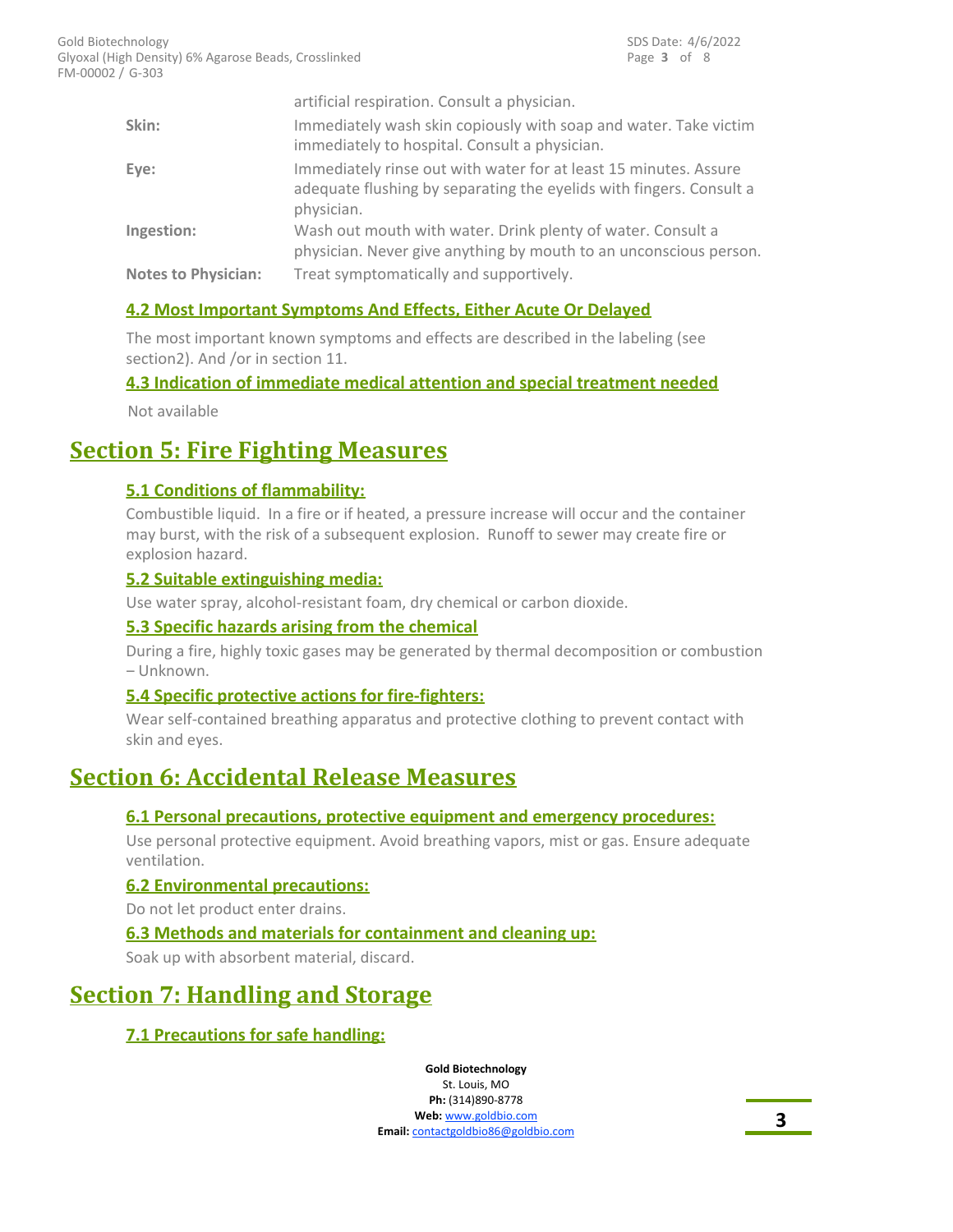Always wear personal protective equipment (PPE, see section 8).

#### **7.2 Conditions for safe storage, including and incompatibilities:**

Keep container tightly closed.

Store at 4°C. Do NOT freeze.

### **Section 8: Exposure Controls / Personal Protection**

#### **8.1 Control Parameters:**

Contains no substances with occupational exposure limit values.

#### **8.2: Appropriate engineering controls:**

Contains no substances with occupational exposure limit values.

#### **8.3 Personal Protective Equipment (PPE):**

**Eye/Face Protection:** Safety glasses with side-shields conforming to EN166. Use equipment for eye protection tested and approved under appropriate government standards such as NIOSH (US) or EN 166(EU).

**Skin Protection:** Handle with gloves. Gloves must be inspected prior to use. Use proper glove removal technique - without touching outer surface of glove - to avoid skin contact with this product. Dispose of contaminated gloves after use in accordance with applicable laws and good laboratory practices. Wash and dry hands. The type of protective equipment must be selected according to the concentration and amount of the dangerous substance at the specific workplace.

**Respiratory Protection:** Where risk assessment shows air-purifying respirators are appropriate use a full-face particle respirator type N100 (US) or type P3 (EN 143) respirator cartridges as a backup to engineering controls. If the respirator is the sole means of protection, use a full-face supplied air respirator. Use respirators and components tested and approved under appropriate government standards such as NIOSH (US) or CEN (EU).

**Other Protective Clothing or Equipment:** Wear appropriate protective clothing to prevent exposure.

## **Section 9: Physical and Chemical Properties**

#### **9.1 General chemical and physical properties**

| Appearance:            | Liquid (resin slurry) |
|------------------------|-----------------------|
| Odor:                  | Slight alcohol odor   |
| <b>Odor Threshold:</b> | Not Available         |
| $pH$ :                 | Not Available         |
| <b>Melting Point:</b>  | Not Available         |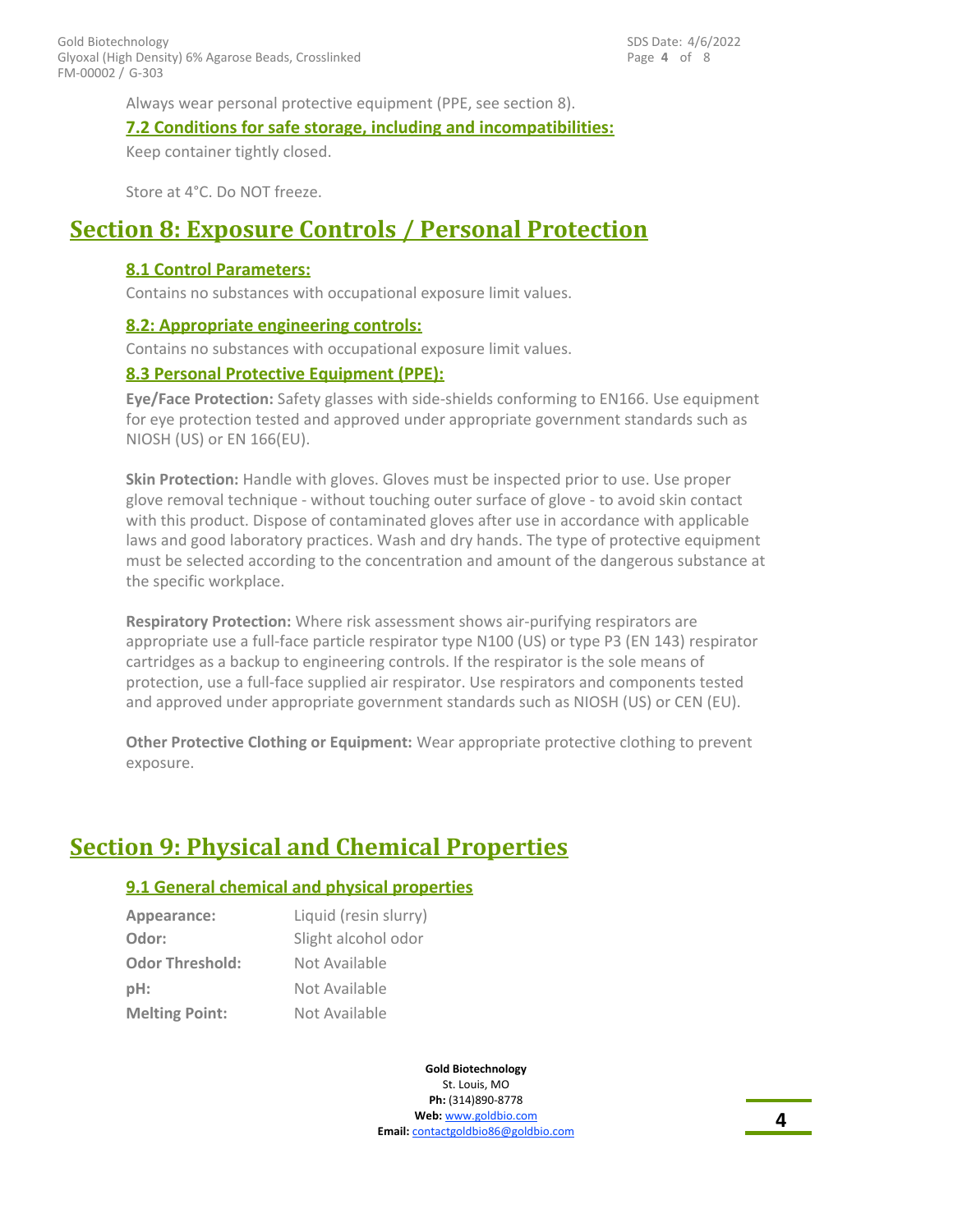**Freezing Point:** Not Available **Flash Point:** Closed cup: 87.8°C **Evaporation Rate:** Not Available **Lower Explosion Limit:** Not Available **Upper Explosion Limit:** Not Available **Vapor Pressure:** Not Available **Vapor Density:** Not Available **Relative Density:** Not Available **Solubility:** Not Available **Partition Coefficient n-octanol/water:** Not Available **Auto-Ignition Temperature:** Not Available **Decomposition** Temperature: Not Available **Viscosity:** Not Available **Boiling Point/Range:** Not Available

## **Section 10: Stability and Reactivity Data**

#### **10.1 Reactivity:**

Not available **10.2 Chemical Stability:** Stable under recommended storage conditions.

#### **10.3 Possibility of hazardous reactions:**

Not available.

#### **10.4 Conditions to avoid:**

Incompatible materials.

#### **10.5 Incompatible materials:**

Strong oxidizing agents.

#### **10.6 Hazardous decomposition products:**

Hazardous decomposition products formed under fire conditions. - Unknown.

### **Section 11: Toxicological Information**

#### **11.1 Toxicological effects**

**Acute toxicity:**

**Skin corrosion/irritation:** Not available.

> **Gold Biotechnology** St. Louis, MO **Ph:** (314)890-8778 **Web:** www.goldbio.com **Email:** contactgoldbio86@goldbio.com

Page **5** of 8 SDS Date: 4/6/2022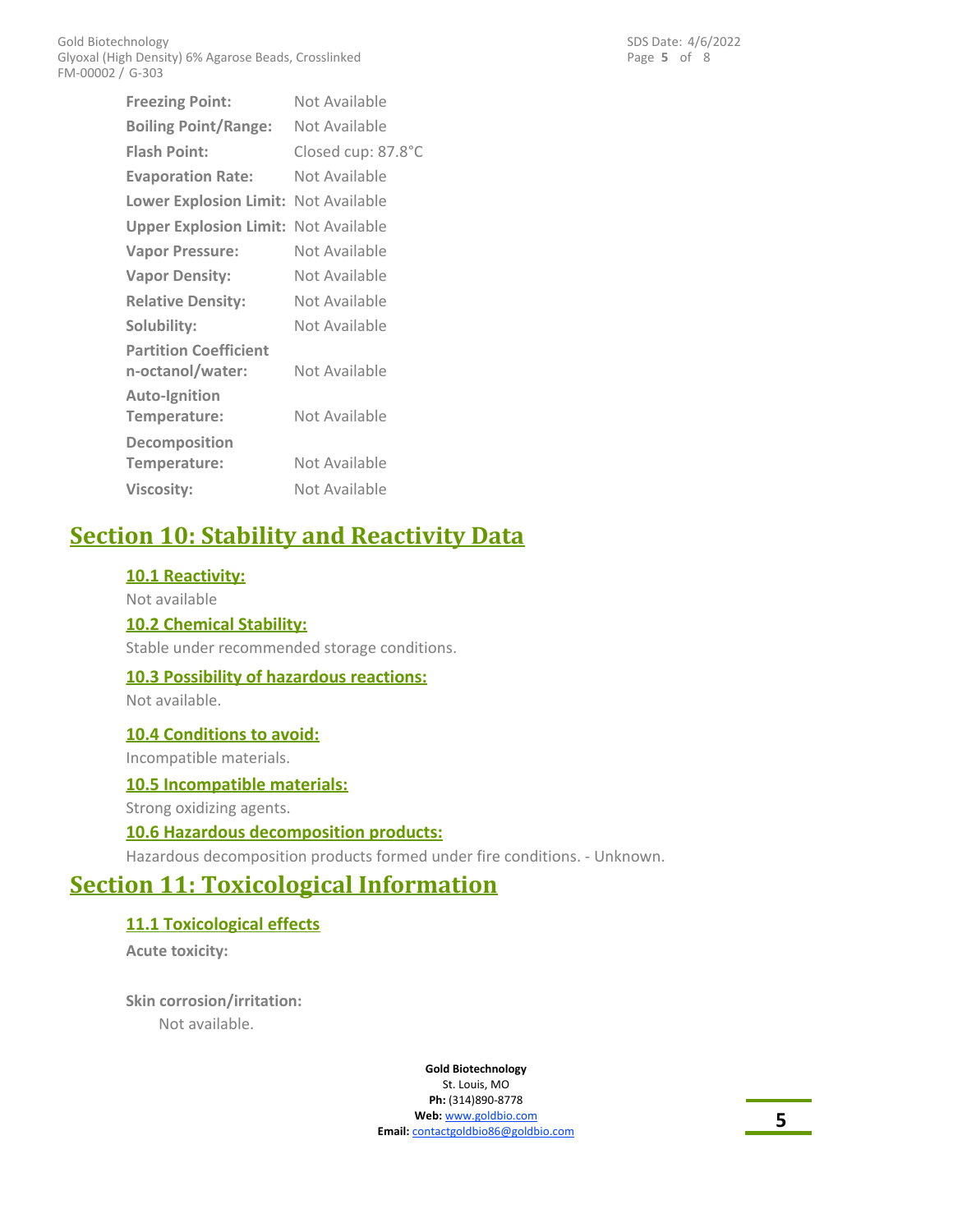#### **Respitory or skin sensitization:**

Not available.

#### **Germ cell mutagenicity:**

Not available.

### **Carcinogenicity:**

| IARC:         | No component of this product present at levels greater than or equal<br>to 0.1% is identified as probable, possible or confirmed human<br>carcinogen by IARC.  |
|---------------|----------------------------------------------------------------------------------------------------------------------------------------------------------------|
| <b>ACGIH:</b> | No component of this product present at levels greater than or equal<br>to 0.1% is identified as probable, possible or confirmed human<br>carcinogen by ACGIH. |
| NTP:          | No component of this product present at levels greater than or equal<br>to 0.1% is identified as probable, possible or confirmed human<br>carcinogen by NTP.   |
| OSHA:         | No component of this product present at levels greater than or equal<br>to 0.1% is identified as a carcinogen or potential carcinogen by<br>OSHA.              |

#### **Reproductive toxicity:**

Not available.

#### **STOT-single exposure:**

Not available.

#### **STOT-repeated exposure:**

Not available.

#### **Aspiration hazard:**

Not available.

#### **Likely routes of exposure:**

Respiratory organs, mouth, skin, and eyes.

#### **Symptoms of exposure:**

To the best of our knowledge, the chemical, physical, and toxicological properties have not been thoroughly investigated.

### **Section 12: Ecological Information**

#### **12.1 Toxicity:**

Not available.

#### **12.2 Persistence and degradability:**

Inherent biodegradability.

#### **12.3 Bioacumulative potential:**

Does not bioaccumulate.

#### **12.4 Mobility in soil:**

Not available.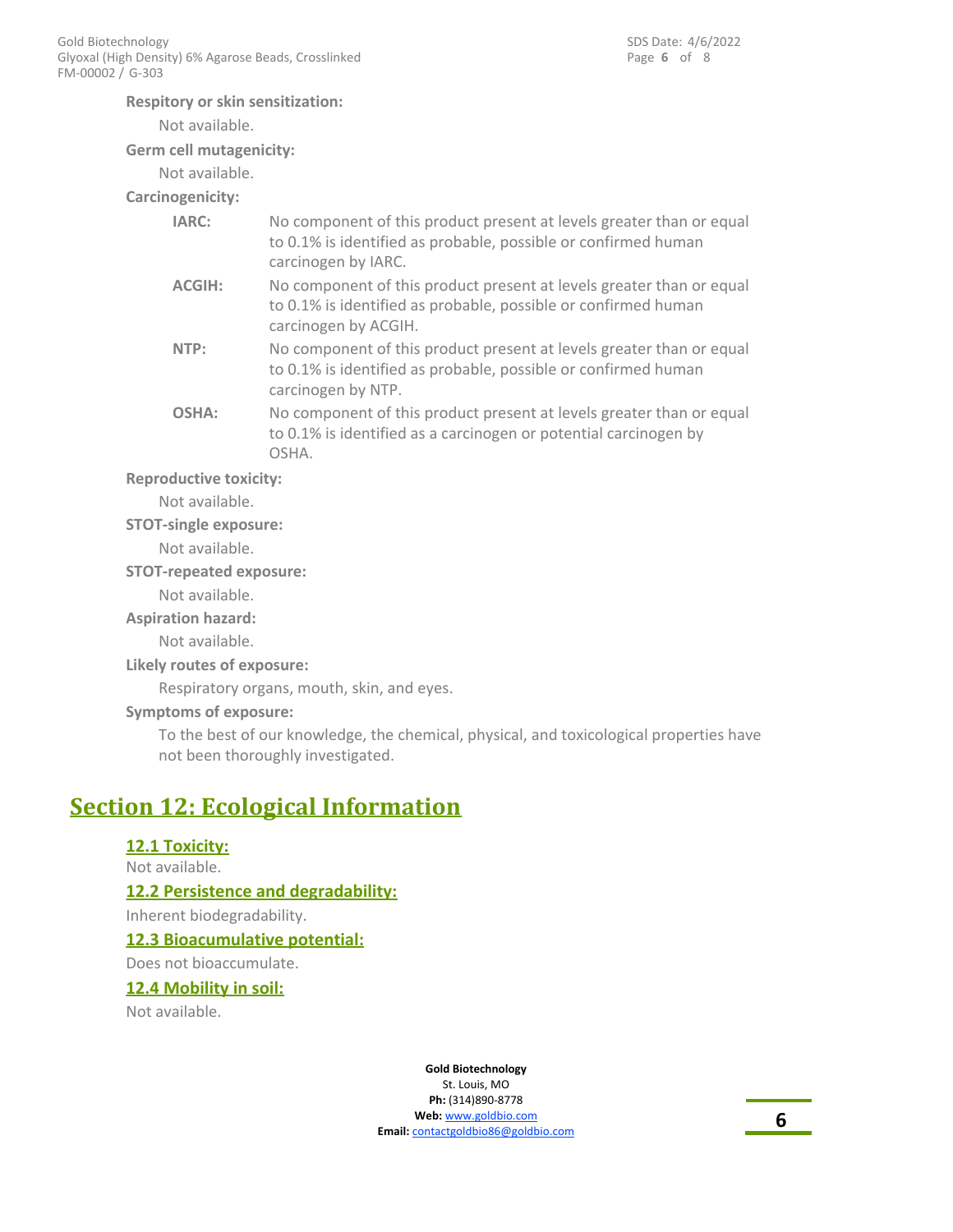FM-00002 / G-303 Gold Biotechnology Glyoxal (High Density) 6% Agarose Beads, Crosslinked Page **7** of 8 SDS Date: 4/6/2022

#### **12.5 Other adverse effects:**

None.

### **Section 13 Disposal Considerations**

Dispose of product in accordance with local rules and regulations.

### **Section 14: Transport Information**

#### **14.1 US Department of Transportation (DOT)**

| <b>UN Number:</b>        | NA-1993                                                           |
|--------------------------|-------------------------------------------------------------------|
|                          | <b>Proper shipping name:</b> Combustible liquid, n.o.s. (ethanol) |
| Class:                   |                                                                   |
| <b>Packing Group:</b>    | Ш                                                                 |
| <b>Marine Pollutant:</b> |                                                                   |

#### **14.2 International Maritime Dangerous Goods (IMDG):**

This material is considered to be non-hazardous for transport.

#### **14.2 International Air Transportation Association (IATA)**

This material is considered to be non-hazardous for transport.

### **Section 15: Regulatory Information**

#### **SARA 302 Components:**

SARA 302: No chemicals in this material are subject to the reporting requirements of SARA Title III, Section 302.

#### **SARA 313 Components:**

SARA 313: This material does not contain any chemical components with known CAS numbers that exceed the threshold (De Minimis) reporting levels established by SARA Title III, Section 313.

#### **SARA 311/312 Hazards:**

| No SARA Hazards.                               |                |
|------------------------------------------------|----------------|
| <b>Massachusetts Right To Know Components:</b> | $CAS - No.$    |
| Ethanol                                        | 64-17-5 [<20%] |
| <b>Pennsylvania Right To Know Components:</b>  | $CAS - No.$    |
| Ethanol                                        | 64-17-5 [<20%] |
| <b>New Jersey Right To Know Components:</b>    | $CAS - No.$    |
| Ethanol                                        | 64-17-5 [<20%] |
| <b>California Prop. 65 Components:</b>         |                |

This product does not contain any chemical known to the State of California to cause cancer, birth, or any other reproductive defects.

### **Section 16: Other Information**